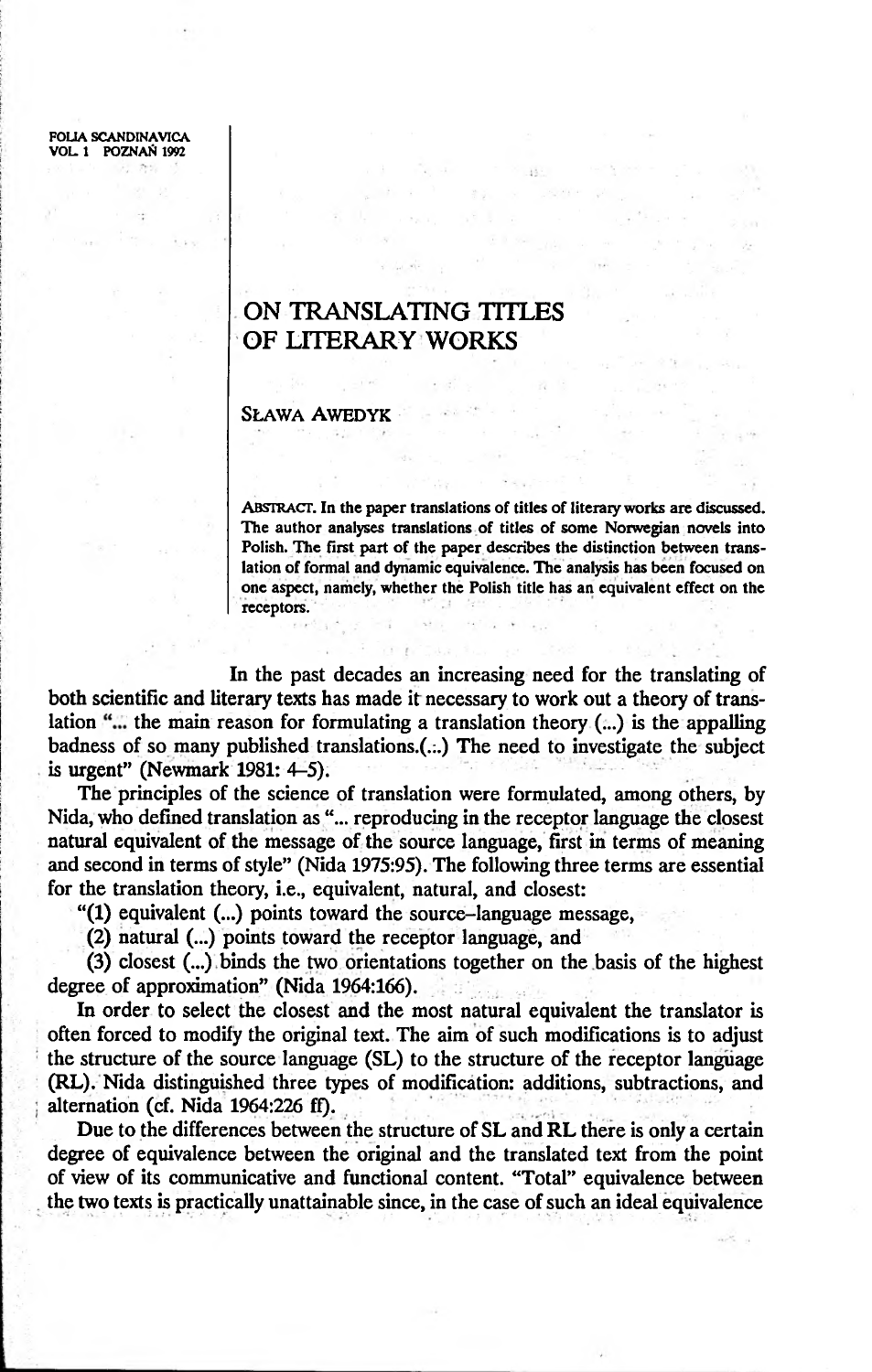one would expect to obtain the original text when translating back from RL to SL. Thus, the goal of the translator is to select the closest and the most natural equivalent in RL. Nida distinguished two types of equivalence<sup>1</sup>: " $\ldots$ ), there are fundamentally two different types of equivalence: one which may be called formal and another which is is primarily dynamic" (Nida 1964:159).

In formal translation attention is focused on the original text. The translator aims to reproduce literally the form and content of the original text by matching not only such elements as style and sentence structure but also such formal elements as punctuation, paragraphing, etc.

In dynamic translation "... one is not so concerned with matching the receptorlanguage message with the source-language message, but with the dynamic relationship (...), that is the relation between receptor and message should be substantially the same as that which existed between the original receptors and the message" (Nida 1964:159). A translation of dynamic equivalence relates then to the behavior of the receptor in RL within his own culture. A translation of this type does not require the RL receptors to understand the cultural patterns of SL: "A translation of dynamic equivalence aims at complete naturalness of expression, and tries to relate the receptor to modes of behavior relevant within the context of his own culture,..." (Nida 1964:159). Thus, dynamic equivalence concentrates on the receptor and in RL and attention is focused on the pragmatic aspect of translation.

The differences between translation of formal and dynamic equivalence are presented in Table 1 below.

| Translation of formal equivalence                                                                                                                               | Translation of dynamic equivalence                                                                                                                                                      |  |
|-----------------------------------------------------------------------------------------------------------------------------------------------------------------|-----------------------------------------------------------------------------------------------------------------------------------------------------------------------------------------|--|
| <b>FOCUS</b><br>- formal equivalence                                                                                                                            | - equivalent effect                                                                                                                                                                     |  |
| message in SL, its form and content, in order<br>to reproduce the form and content of the<br>original text                                                      | - equivalent effect on the receptor in RL and<br>preserving the content of the original text                                                                                            |  |
| AIM                                                                                                                                                             |                                                                                                                                                                                         |  |
| matching elements, both formal and contex-<br>tual, of the message in SL with the elements.<br>of SL                                                            | - rendering the message in the most natural way<br>for RL without paying attention to formal ele-<br>ments of SL (consequently, there are many<br>modifications in the translated text) |  |
| - demonstrating cultural differences between<br>SL and RL                                                                                                       | - equivalent effect on the receptor in RL does<br>not require the knowledge of cultural patterns<br>in SL                                                                               |  |
| <b>COMMENTARIES</b>                                                                                                                                             |                                                                                                                                                                                         |  |
| numerous footnotes whose function is to ex-<br>plain linguistic and cultural discrepancies, e.g.,<br>customs, puns, acrostic features of line initial<br>sounds | - very few footnotes which are used only when<br>it is impossible to translate the elements of<br>the original text                                                                     |  |

官 年 Table 1. Differences between translation of formal and dynamic equivalence.

<sup>1</sup> Other types of equivalence have been proposed by House (1977), Jäger and Müller (1982), Kade (1968).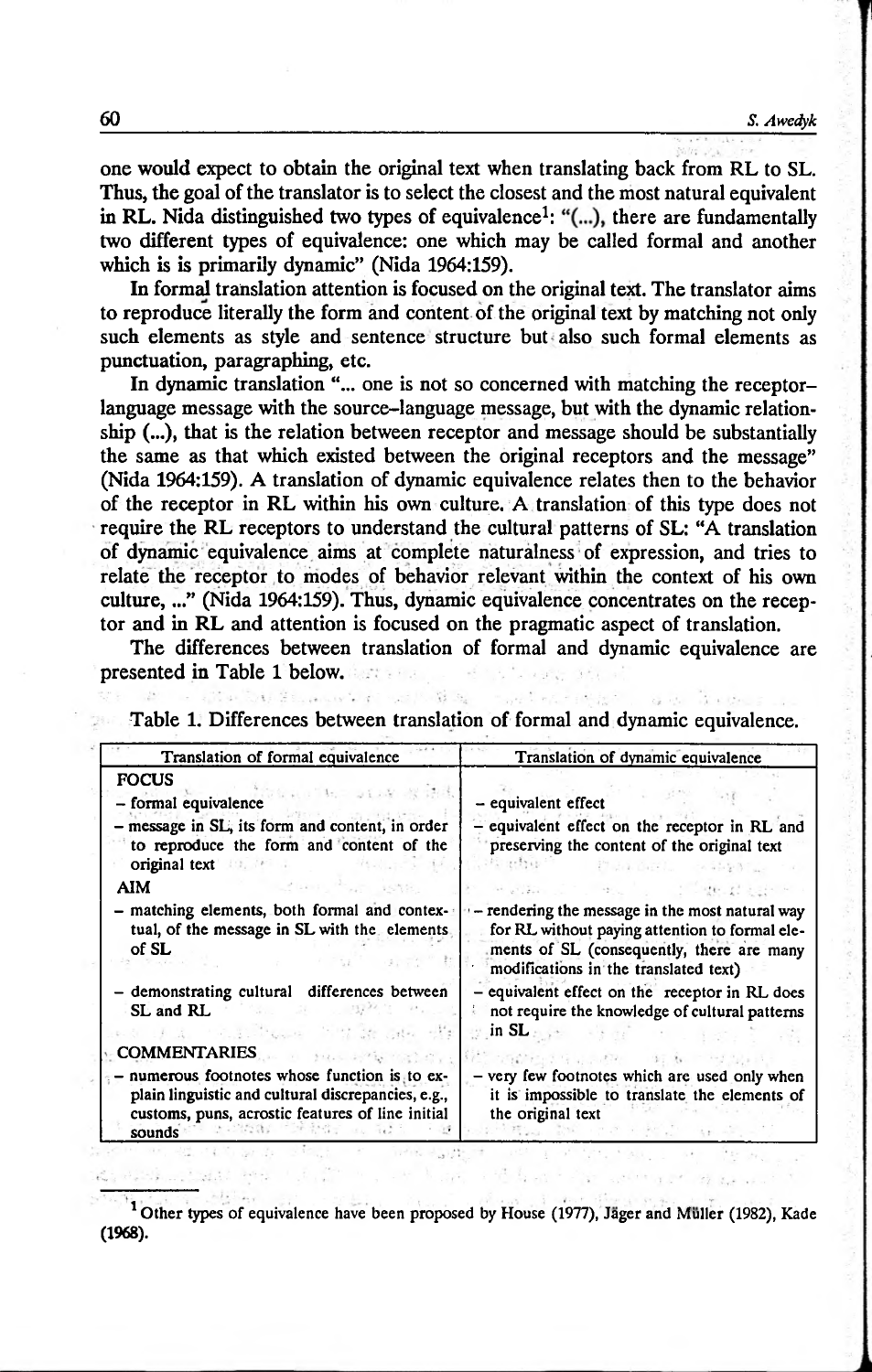## *On translating titles of literary works* 61

In the following paragraphs translations of titles of Norwegian novels into Polish will be analyzed. The analysis will concentrate on one aspect only, namely, whether the Polish title has an equivalent effect on the receptors. The assumption is that the title of a literary work is not accidental but is the result of the author's deliberation. The title introduces the novel (drama, poem) and; it may be characteristic of the author, too. For example, T. Vesaas's novels have one word titles consisting of a noun with a definite article, e.g., *Kimen (kim* "embryo" plus *-en* "the").

The title is a type of a text which has its concrete meaning and, similarly to other types of texts, it should evoke the intended effect. This effect, may be also evoked by an "additional" meaning of the title, B. Bjørnson's *"Synnøve Solbakken"* (Pol. "Dziewczę ze Słonecznego Wzgórza", lit. "The Girl from the Sunny Hill"). Although the Norwegian title is composed of a first and last name, it carries additional meaning for Norwegians. And thus, Synnøve is associated with (1) bright sunlight (cf. Norw. sollyst), (2) the South (Norw. dial *synnou),* and (3) the Sunniva myth. Therefore, Polish *dziewczę* (lit. "young girl") does not have the same effect as Norwegian *Synnpve.*

Similarly, *Solbakken* is not merely a sunny hill, it refers also to a farm situated on the sunny (i.e. southern) slope of a hill. Thus, even the translation of a seemingly simple title consisting of proper names may present a problem.<sup>2</sup>

In Table 2 Polish translations of the titles of some Norwegian novels are presented together with their "back translations".

As back translations demonstrate, the Polish version often differs from the original. For example, S. H0lmebakk's "*Fimbulvintef*' (cf. Old Norw. *fimbulvetr* "severe and long winter") was translated as "Tamta zima" (lit. "That winter"). The Polish title is not the closest natural equivalent and the relation between the Polish receptor and the message is not the same as the relation between the Norwegian receptor and the message.

Similarly, the translation of K. Gulbranssen's "*Gull og grønne skoger*" violates the principle of equivalent effect. The Polish title "Po złote runo" (lit. "Looking for golden fleece") is not an equivalent of the original title (cf. *å love gull og grønne skoger* "to promise wonders"). When the title is a proverb or an idiom, the translator can reach "situational equivalence" (cf. Vinay and Darbelnet 1977:52) by using a dynamic equivalent in RL, i.e., by relating to the cultural context of the receptors in RL. In this case'a situational equivalent of the Norwegian title would be "Złote góry" (lit. "Golden mountains" cf. the Polish idiom: *obiecywać złote góry* lit. "to promise to give sb gold mountains").

The aim of this article is to highlight some problems that the translation of titles of literary works present. The role of the translator is here even more prominent than in the case of other types of texts. As pointed out by Grucza, the subjects of translation science are "... the objects i.e., man or machine performing the function of the translator" (Grucza 1985:33; translation S.A.). This statement is especially

<sup>&</sup>lt;sup>2</sup> Naturally, not every title consisting of a proper name carries such an amount of additional information, e.g. S. Undset's novel *"Ida Elisabeth".* In this case only a phonological adaptation is required (Pol. "Ida Elźbieta").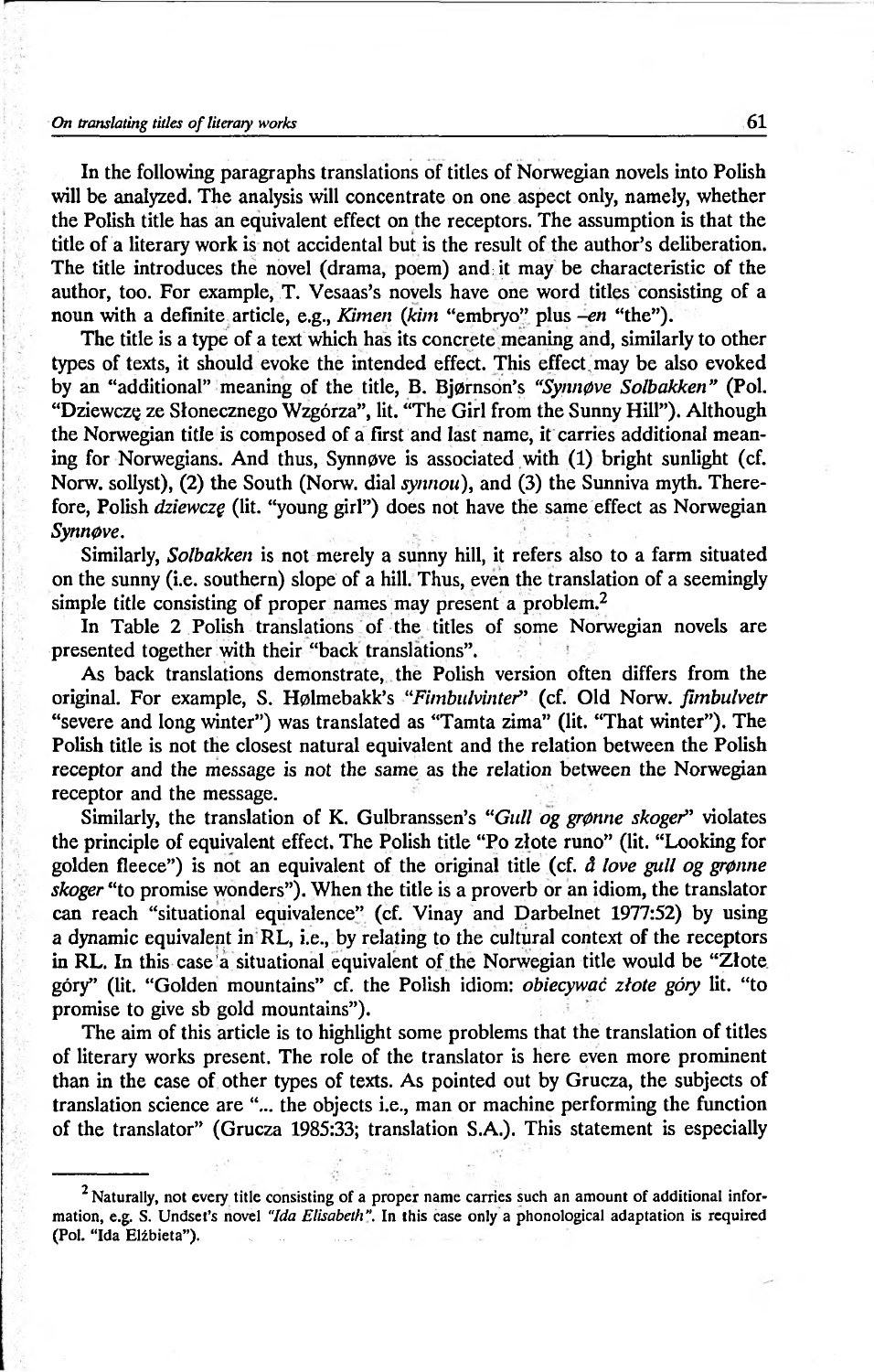| Author          | Norwegian title                | Polish title                    | Back translation of Polish title |
|-----------------|--------------------------------|---------------------------------|----------------------------------|
| Bjørnson, B.    | Synnøve Solbakken              | Dziewczę ze Słonecznego Wzgórza | Jenta fra Solbakken              |
| Christov, S.    | Tilfellet Maritin              | Na przykład Martin              | For eksempel Martin              |
| Duun, O.        | Olsøyguttane                   | Bracia z Olsøya                 | Olsøybrødrene                    |
| Egge, P.        | Hansine Solstad                | Zycie Hanzyny                   | Hansines liv                     |
| Egner, T.       | Folk og røvere i Kardemomme by | Rozbójnicy z Kardemonu          | Røverne fra Kardemomme           |
| Gullbransen, K. | Gull og grønne skoger          | Po złote runo                   | (Gå) etter gullrunnen            |
| Kielland, A.    | Skipper Worse                  | Kapitan Worse.                  | Kaptein Worse                    |
| Hølmebakk, S.   | Fimbulvinter                   | Tamta zima                      | Den vinteren                     |
| Borgen, J.      | Lillelord                      | Maly lord                       | Den lille lorden                 |
| Lie, J.         | En maktrøm                     | Otchłań                         | "Avgrunn el. "Avgrunnen"         |
| Vesaas, T.      | Kimen                          | Nocne czuwanie                  | "Nattevakt" el. "Nattevaking"    |
| Undset, S.      | De kloke Jomfruer              | Wiosenne obłoki                 | Vårensskygger                    |

÷

Table 2. Polish translations of the titles of some Norwegian novels and their back translations.

 $\overline{3}$ 

S. Awedyk